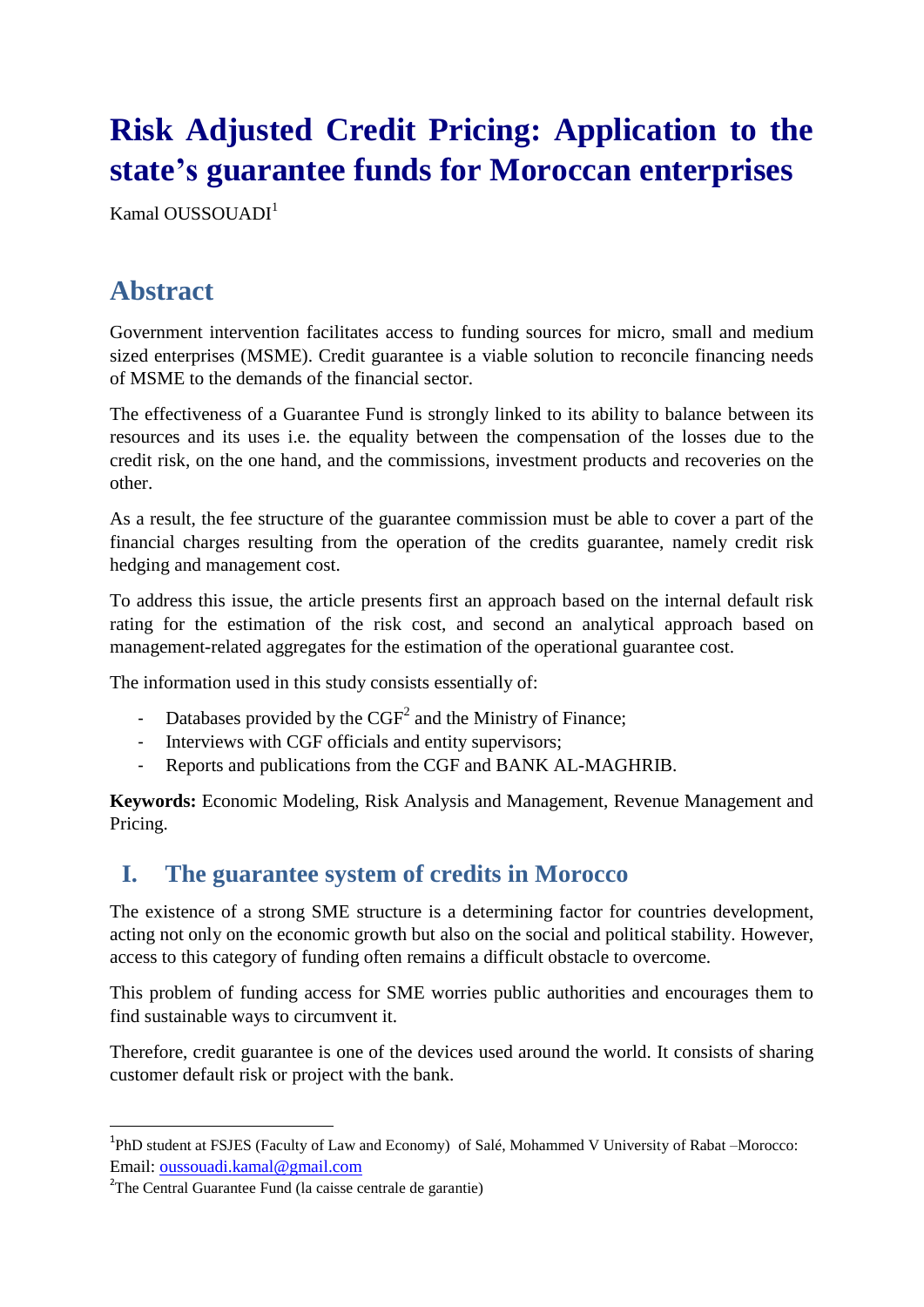In Morocco, the public authorities have recently embarked on a vast reform program aimed at boosting investment, modernizing businesses, promoting youth self-employment and promoting social housing for the benefit of the population with modest or irregular income.

The Central Guarantee Fund (La Caisse Centrale de Garantie) is the state's instrument for intervention in economic and social policy, and is at the heart of this support system through a diversified product offering serving businesses.

### **II. Adjusted pricing to the risk cost and operations management of the enterprises portfolio**

The guarantee of SME credits is a sharing of the loss risk between the financial institution (bank) and the guarantee organization. It requires a good control of the risk on the part of the guarantor as well as quantification models of payment default after the model established in the banks.

As for the credit cost pricing applied by banks, it differs according to the commercial policy of each bank and its behaviour in relation to the default risk.

To estimate the credit cost, banks have adopted approaches based on the credit risk quantification model, through the estimation of expected and unexpected losses at welldefined horizons.

In this part, the same credit cost structure applied by the bank will be used to approach the guarantee cost through integrating the peculiarity of guarantee scheme and its financial model.

## **Components of the guarantee cost**

The credit price results from the cost structure and the bank margin, namely:

- $\checkmark$  Refinancing cost;
- $\checkmark$  Management cost (operational costs): Operating costs reflecting activities related to the granting and management of loans (monitoring and advice, real estate appraisals, balance sheet processing, ...);
- $\checkmark$  Risk cost:
	- o Expected losses: Analytical cost resulting from ratings (default probability) and losses in case of default;
	- o Unexpected losses or the cost of equity: Minimum capital requirements for credit activity (role of absorbing "unexpected" losses).

To ensure the reconciliation of the guarantee cost, certain assumptions must be formulated. These assumptions are:

- It is assumed that the expected losses and the operational cost will be covered by the guarantee commission;
- Unexpected losses are assumed to be covered by state grants;
- In the case of a Guarantee Fund, the refinancing cost will not be taken into account since the used guarantee model assumes that the guarantor receives free of charge state grants.